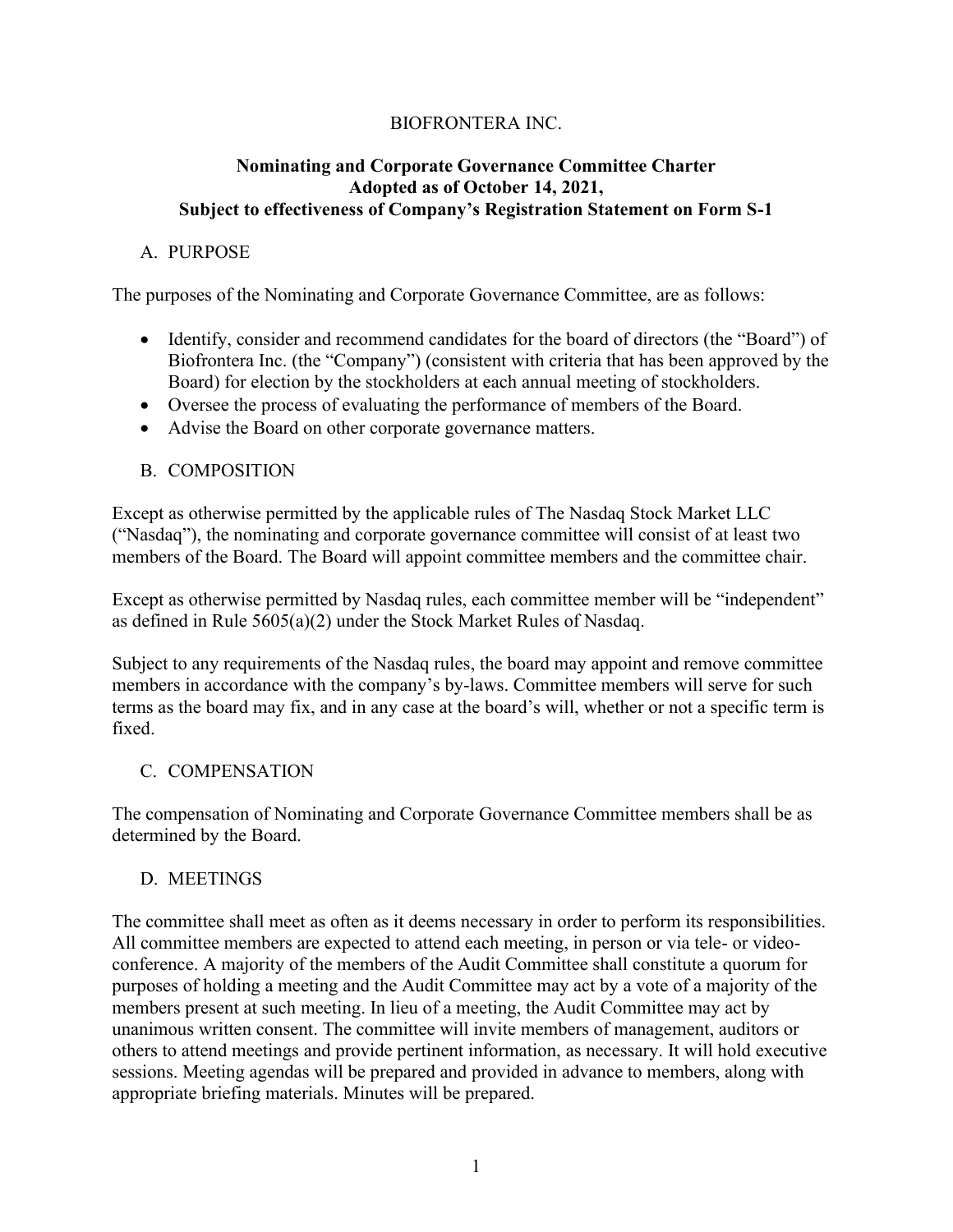# E. RESPONSIBILITIES

The committee will carry out the following responsibilities:

## *Board and Committee Membership*

- Recommend to the Board the nominees for election as directors at any meeting of stockholders and the persons to be elected by the Board to fill any vacancies on the Board, except where the Company is legally required by contract, bylaw or otherwise to provide third parties with the right to nominate directors. In making such recommendations, the Committee shall:
	- o Consider candidates proposed by stockholders in accordance with the Company's articles of incorporation and by-laws.
	- o Review and evaluate information available to it regarding candidates proposed by stockholders.
	- o Apply the same criteria to stockholder nominations, and shall follow substantially the same process in considering them, as it does in considering other candidates.
- Review with the Board, on an annual basis, the requisite skills and criteria for new Board members as well as the composition of the Board as a whole.
- Adopt, and periodically review and revise as it deems appropriate, procedures regarding director candidates proposed by stockholders.
- Retain and terminate any search firm to be used to identify director nominees, including authority to approve the search firm's fees and other retention terms. The Committee is empowered, without further action by the Board, to cause the Company to pay the compensation of any search firm engaged by the Committee.
- Recommend to the Board the directors to be appointed to each committee of the Board.
- Periodically review the composition of each Board Committee and recommend to the Board any changes or rotation of committee members, the creation of additional Board committees, any changes in committee charters, taking into account input of the Board committees, as applicable, or the dissolution of Board committees.

### *Corporate Governance*

- Develop and recommend to the Board corporate governance guidelines applicable to the Company.
- Periodically review and reassess the adequacy of such corporate governance guidelines and recommend any proposed changes to the Board for approval.
- Periodically review the Board's leadership structure to assess whether it is appropriate given the specific characteristics and circumstances of the Company.

# *Evaluation of the Board*

- Oversee periodic self-evaluations of the Board to determine whether it and its committees are functioning effectively. The Committee shall:
	- o Determine the nature of the evaluation.